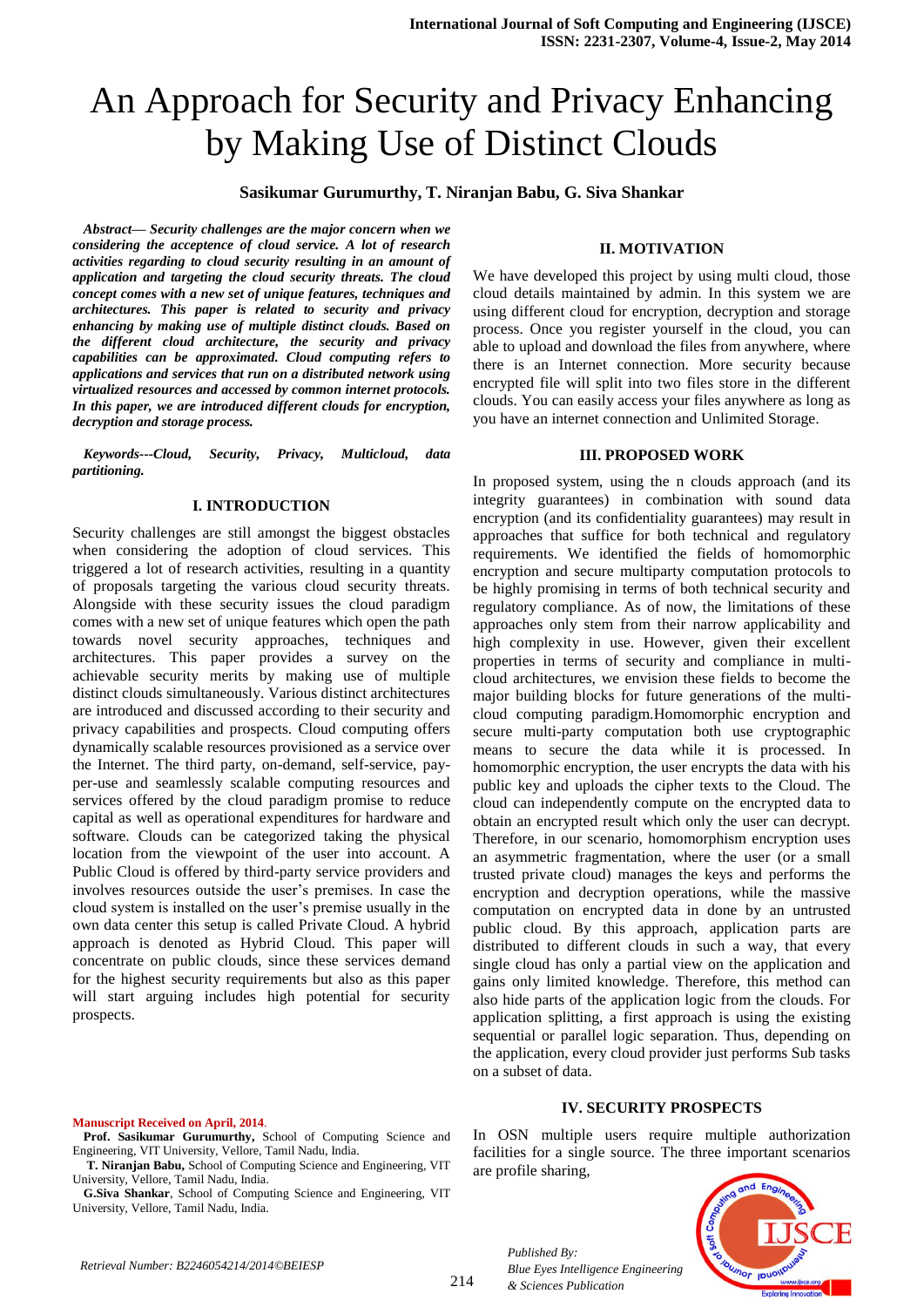content sharing and relationship sharing. often lack of collaborative multiple access control has the greatest impact on these scenarios.

# **A. Partition of Application Data into Fragments**

It allows distributing fine-grained fragments of the data to distinct clouds. None of the involved cloud providers gains access to all the data, which safeguards the data's confidentiality. The most common forms of data storage are files and databases. Files typically contain unstructured data (e.g., pictures, text documents) and do not allow for easily splitting or exchanging parts of the data. This kind of data can only be partitioned using cryptographic methods. Databases contain data in structured form organized in columns and rows. Here, data partitioning can be performed by distributing different parts of the database (tables, rows, columns) to different cloud providers. Finally, files can also contain structured data (e.g., XML data). Here, the data can be splitted using similar approaches like for databases. XML data, for example, can be partitioned on XML element level. However, such operations are very costly. Thus, this data are commonly rather treated using cryptographic data splitting.

# **B. Partition of Application logic into Fragments**

It allows distributing the application logic to distinct clouds. This has two benefits. First, no cloud provider learns the complete application logic. Second, no cloud provider learns the overall calculated result of the application. Thus, this leads to data and application confidentiality. This architecture variant targets the confidentiality of data and processing logic. It gives an answer to the following question: How can a cloud user avoid fully revealing the data or processing logic to the cloud provider? The data should not only be protected while in the persistent storage, but in particular when it is processed. The idea of this architecture is that the application logic needs to be partitioned into fine-grained parts and these parts are distributed to distinct clouds. This approach can be instantiated in different ways depending on how the partitioning is performed. The clouds participating in the fragmented applications can be symmetric or asymmetric in terms of computing power and trust. Two concepts are common. The first involves a trusted private cloud that takes a small critical share of the computation, and a untrusted public cloud that takes most of the computational load. The second distributes the computation among several untrusted public clouds, with the assumption that these clouds will not collude to break the security.

# **V. HOMOMORPHIC ENCRYPTION**

Homomorphic encryption and secure multiparty computation both use cryptographic means to secure the data while it is processed. In homomorphic encryption, the user encrypts the data with his public key and uploads the ciphertexts to the Cloud. The cloud can independently compute on the encrypted data to obtain an encrypted result, which only the user can decrypt. Therefore, in our scenario, homomorphic encryption uses an asymmetric fragmentation, where the user (or a small trusted private cloud) manages the keys and performs the encryption and decryption operations, while the massive computation on encrypted data is done by an untrusted public cloud. In the case of homomorphic encryption, the cloud has the main share of

work, as it operates on the encrypted inputs to compute the encrypted output. However, the algorithms are far from being practical, so the vision of clouds based on homomorphic encryption seems unreal for the foreseeable future. In addition, the applicability is limited, as for services that go beyond the outsourcing of computation, intermediate or final results need to be decrypted. This requires either interaction with the entity that holds the key (e.g., a private cloud) or the key is shared among several clouds who then assist in decrypting values that are needed in clear with a threshold encryption scheme. Fully homomorphic encryption has numerous applications. For example, it enables private queries to a search engine-the user submits an encrypted query and the search engine computes a succinct encrypted answer without ever looking at the query in the clear. It also enables searching on encrypted data- a user stores encrypted files on a remote file server and can later have the server retrieve only files that (when decrypted) satisfy some boolean constraint, even though the server cannot decrypt the ¯les on its own. More broadly, fully homomorphic encryption improves the efficiency of secure multiparty computation.

# **VI. SECURE MULTIPARTY COMPUTATION**

The idea of secure multiparty computation was first presented and as a solution to the millionaires problem: Two millionaires want to find out who is richer without disclosing any further information about their wealth. Two main variants of secure multiparty computation are known: Based on linear secret sharing or garbled circuits. The clouds will jointly compute the function of interest on these shares, communicating with each other when necessary. In the end, the clouds hold shares of the result which is sent back to the user who can reconstruct the result. At least three clouds are necessary for this scheme and no two of them should collude. The approach of garbled circuits works as follows: One cloud generates a circuit that is able to compute the desired function and encrypts this circuit producing a garbled circuit, which is however still executable. Then, this cloud assists the users in encrypting their inputs accordingly. Another cloud needs now to be present to evaluate the circuit with the user's inputs. Thus, this scheme requires in general only two clouds. Although the ideas of multiparty computation are old, it is ongoing research to reduce the overhead by multiparty computation.



215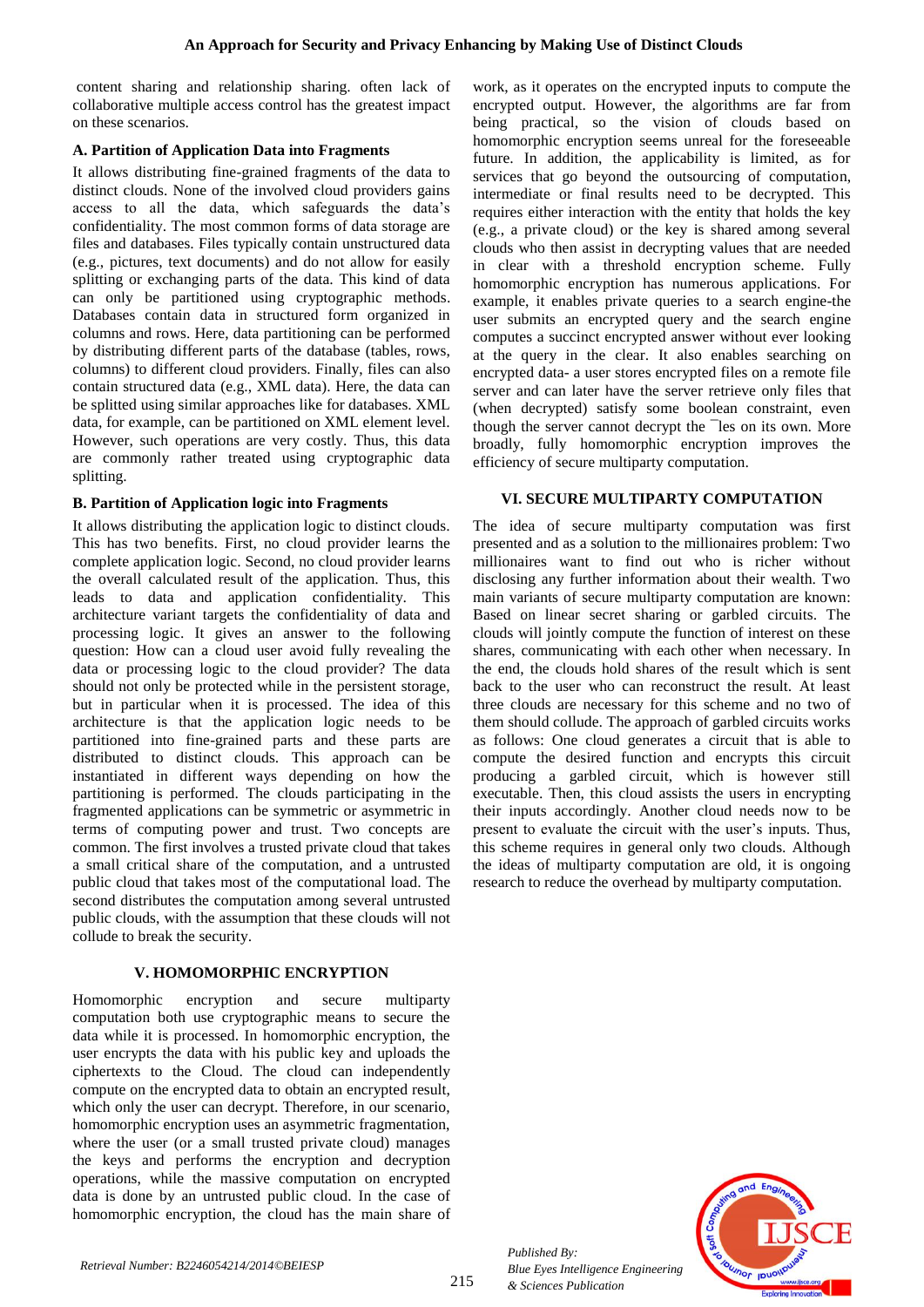#### **Architecture Diagram**



#### **VII. SYSTEM ARCHITECTURE**

Above Figure shows the system consists of two storage servers namely storage server1 and storage server2 respectively. For encrypption and decryption the system maintains two individual servers. The two storage servers were controlled by cloud storage. N number of clients may participate in this network and these are seperated with a gateway. The gateway can be controlled by cloud schedular.

#### **VIII. PRIVACY ISSUES IN THE CLOUD**

Cloud computing consists of three main delivery models where systems provide (1) *Software as a Service* (SaaS), (2) *Platform as a Service* (PaaS), and (3) *Infrastructure as a Service* (IaaS). In SaaS, the service provider supplies the hardware infrastructure, the software product and interacts with the user through a front-end portal. In PaaS, the service provider provides a set of software and product development tools for the host to develop the application. In IaaS, the service provider provides virtual servers with unique IP addresses and blocks of storage on demand. Systems communicating over the cloud need to consider privacy and integrity issues where the information must be private before (i.e., *creation*), during (i.e., *transport*), and after (i.e., *storage*) transmission over the cloud. A user needs to trust remote systems in handling his/her sensitive information. There is no guarantee that a cloud provider will keep the information private and preserve its integrity unless explicitly provided.

#### **IX. ALGORITHM**

In this project we have used RNS [\(Residue number system\)](http://en.wikipedia.org/wiki/Residue_number_system) Algorithm. This algorithm having the following

**Step 1:** First we have to select two random numbers.

**Step 2**: Generate the key by using two random numbers.  $M = P1 * P2 = 143$ 

 $A1 = M / P1 = 143 / 11 = 13$  $A2 = M / P2 = 143 / 13 = 11$  T Value is, it can be anything  $T1 = ((A1 * T) mod P1) == 1$  $T1 = 6$  $T2 = ((A2 * T) mod P2) == 1$ 

T2 = 6 **Step3**: Encrypt the file with help of key. R1 = N % P1 = 80 % 11 = 3 R2 = N % P2 = 80 % 13 = 2 **Step4**: Then Decrypt the file E = [(A1 \* T1 \* R1) + (A2 \* T2 \* R2)] mod M E = [(13 \* 6 \* 3) + (11 \* 6 \* 2)] mod 143 E = [234 + 132] mod 143 E = [366] mod 143 E = 80

The above algorithm is known as RNS namely Residue Number System algorithm. By using this algorithm the encryption and decryption processes happened on the given cloud data storage. The cloud storage consists of these encrypted and decrypted data as well as the downloaded data at last the cloud schedular handles this process and cloud data may download from cloud storage to whereever we want to store.

These encrypted data will split into two different clouds and as well as the decrypted data also splits into two different clouds. Given the vast amount of specific approaches for realizing each of the presented multicloud architectures, it is not feasible to perform a general assessment adequately covering all of them. Furthermore, many approaches are only suitable in very special circumstances, rendering each comparison to other approaches of the same domain inadequate.

Therein, the security considerations indicate an approach's general improvements and aggravations in terms of integrity, confidentiality, and availability of application logic or data, respectively. For instance, the n clouds approach is highly beneficial in terms of integrity (every deviation in execution that occurs at a single cloud provider only can immediately be detected and corrected), but quite disadvantageous in terms of confidentiality (because every cloud provider learns everything about the application logic and data). The feasibility aspect covers issues of applicability, business readyness, and ease of use.

Herein, applicability means the degree of flexibility of using one approach to solve different types of problems. Business-readyness evaluates how far the research on a multicloud approach has progressed and if it is ready for real-world applications.

# **X. CONCLUSION**

The use of multiple cloud providers for gaining security and privacy benefits is non-trivial. As the approaches investigated in this paper clearly show, there is no single optimal approach to foster both security and legal compliance in an Omni-applicable manner. Moreover, the approaches that are favorable from a technical perspective appear less appealing from a regulatory point of view, and vice versa. A few approaches that score sufficiently in both these dimensions lack versatility and ease of use, hence can be used in very rare circumstances only. However, two major indications for improvement can be taken from the examinations performed in this paper. First of all, given that for each type of security problem there exists at least one technical solution approach, a highly interesting field for future research lies in combining the approaches presented here.



216

*Published By:*

*& Sciences Publication* 

*Blue Eyes Intelligence Engineering*